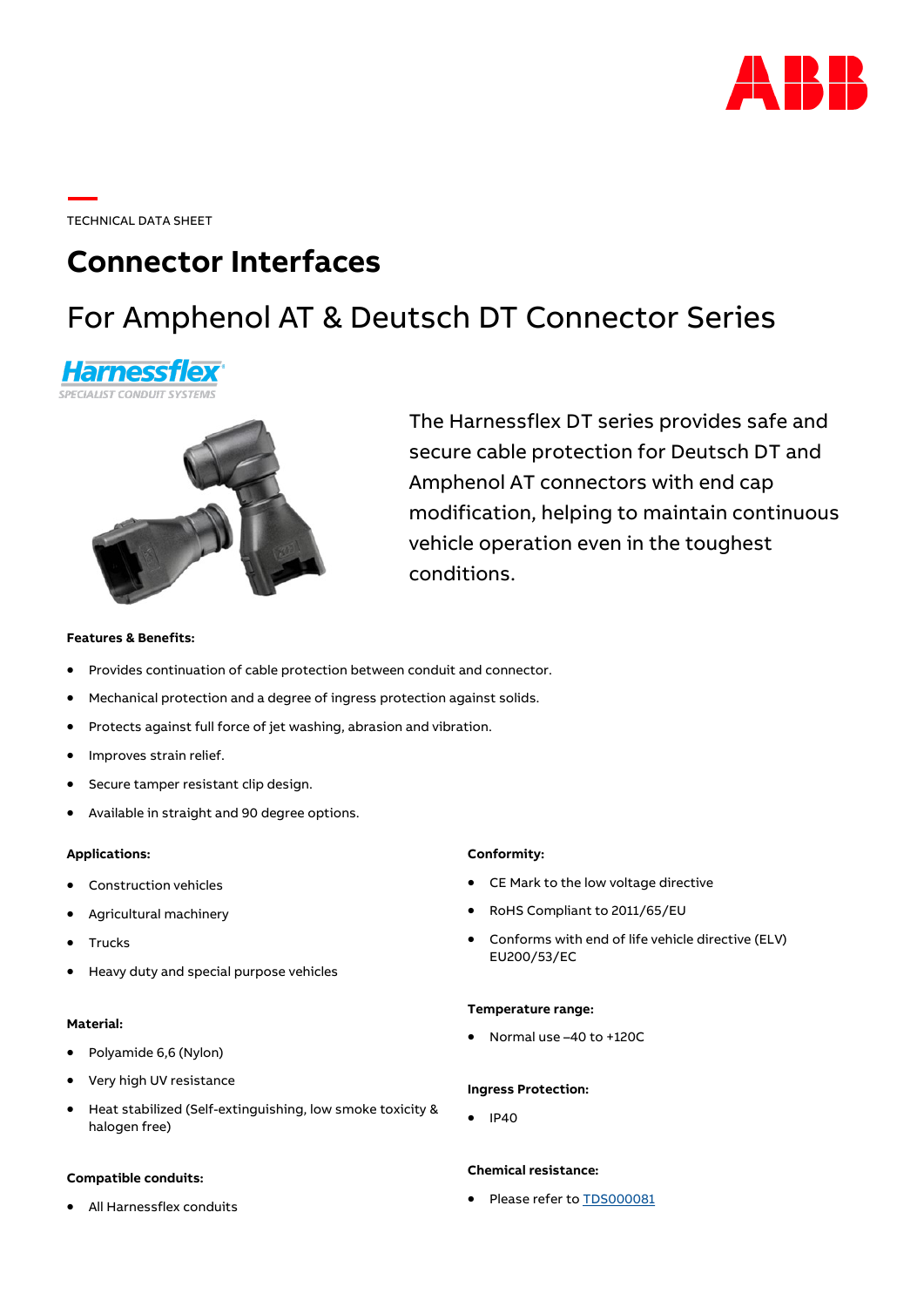

### **DT connector interface series: Connector compatibility**

# **TE - DT End Cap Series**

| Part no.  | Part no.     | Interface | Connector |
|-----------|--------------|-----------|-----------|
| CI06-DT2  | CI06-90-DT2  | 2 way     | DT06-2**  |
| CI08-DT2  | CI08-90-DT2  |           |           |
| CI12-DT2  | CI12-90-DT2  |           |           |
| CI06-DT3  | CI06-90-DT3  | 3 way     | DT06-3S   |
| CI08-DT3  | CI08-90-DT3  |           |           |
| CI12-DT3  | CI12-90-DT3  |           |           |
| CI06-DT4  | CI06-90-DT4  | 4 way     | DT06-4**  |
| CI08-DT4  | CI08-90-DT4  |           |           |
| CI12-DT4  | CI12-90-DT4  |           |           |
| CI06-DT6  | CI06-90-DT6  | 6 way     | DT06-6**  |
| CI08-DT6  | CI08-90-DT6  |           |           |
| CI12-DT6  | CI12-90-DT6  |           |           |
| CI12-DT8  | CI12-90-DT8  | 8 way     | DT06-8SA  |
| CI16-DT12 | CI16-90-DT12 | 12 way    | DT06-12SA |

\*\* Compatible with part number suffix: EP04, EP06, EP08, E005, CE01, CE03, CE05, CE11

## **Amphenol - AT End Cap Series**

| Part no. | Part no.    | Interface | Connector             |
|----------|-------------|-----------|-----------------------|
| CI06-DT2 | CI06-90-DT2 | 2 way     | AT04-2P**             |
| CI08-DT2 | CI08-90-DT2 |           |                       |
| CI12-DT2 | CI12-90-DT2 |           |                       |
| CI06-DT4 | CI06-90-DT4 | 4 way     | AT04-4P** / AT06-4S** |
| CI08-DT4 | CI08-90-DT4 |           |                       |
| CI12-DT4 | CI12-90-DT4 |           |                       |
| CI06-DT6 | CI06-90-DT6 | 6 way     | AT04-6P** / AT06-6S** |
| CI08-DT6 | CI08-90-DT6 |           |                       |
| CI12-DT6 | CI12-90-DT6 |           |                       |
| CI12-DT8 | CI12-90-DT8 | 8 way     | AT04-08P**            |
| CI16-DT8 | CI16-90-DT8 |           |                       |

\*\* Compatible with part number suffix: EC\*\*, MM\*\* (except MM03\*\*)